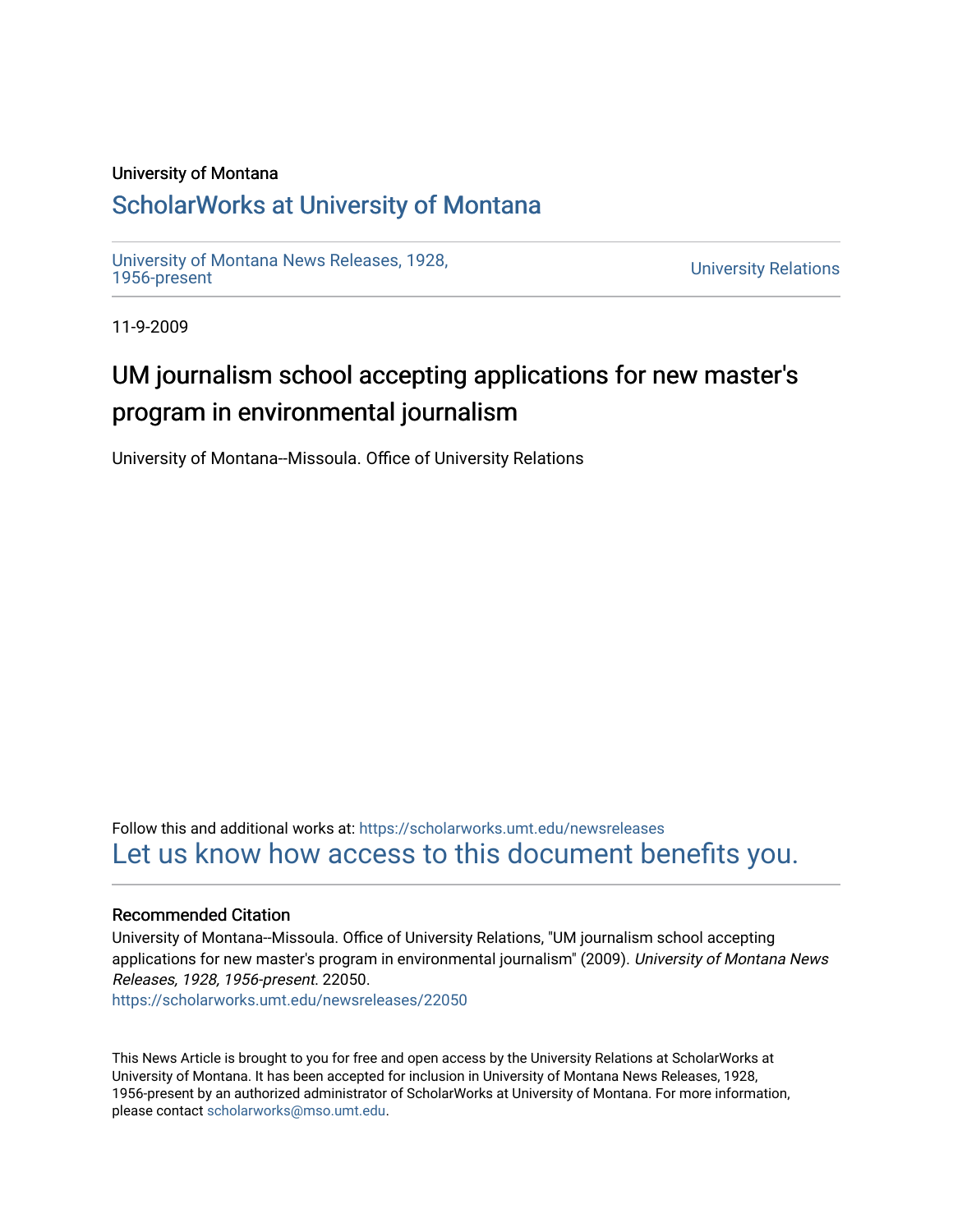

UNIVERSITY RELATIONS • MISSOULA. MT 59812 • 406.243.2522 • FAX: 406.243.4520

## N E W S R E L E A S E

Nov. 9, 2009

Contacts: Henriette Lowisch, program director, 406-243-4001, henriette.lowisch@mso.umt.edu; Peggy Kuhr, dean, UM School of Journalism, 406-243-4001, peggy.kuhr@mso.umt.edu.

### **UM JOURNALISM SCHOOL ACCEPTING APPLICATIONS FOR NEW MASTER'S PROGRAM IN ENVIRONMENTAL JOURNALISM**

#### **MISSOULA, Mont. —**

The University of Montana School of Journalism is now accepting applications from candidates interested in earning degrees from its new master's program in environmental science and natural resource journalism.

The school will accept applications until Feb. 15, 2010, and select its first class in April. The new program will begin classes fall semester 2010.

The school created the program to address the growing need for journalists who can better understand pressing science and natural resource issues, UM School of Journalism Dean Peggy Kuhr said.

"We're very excited about the new program, because it strengthens and focuses our graduate degree,'\* Kuhr said. "The school already offers a strong degree in journalism at the undergraduate level, so we decided to add this focus on environmental science and natural resources at the graduate level. It expands upon expertise among our faculty and will allow students and faculty to work alongside top scientists across campus."

Associate Professor Henriette Lowisch, who returned to UM this year after serving as the journalism school's T. Anthony Pollner Distinguished Professor in 2006, is the program director. She said students will prepare for careers in environmental journalism through practical training